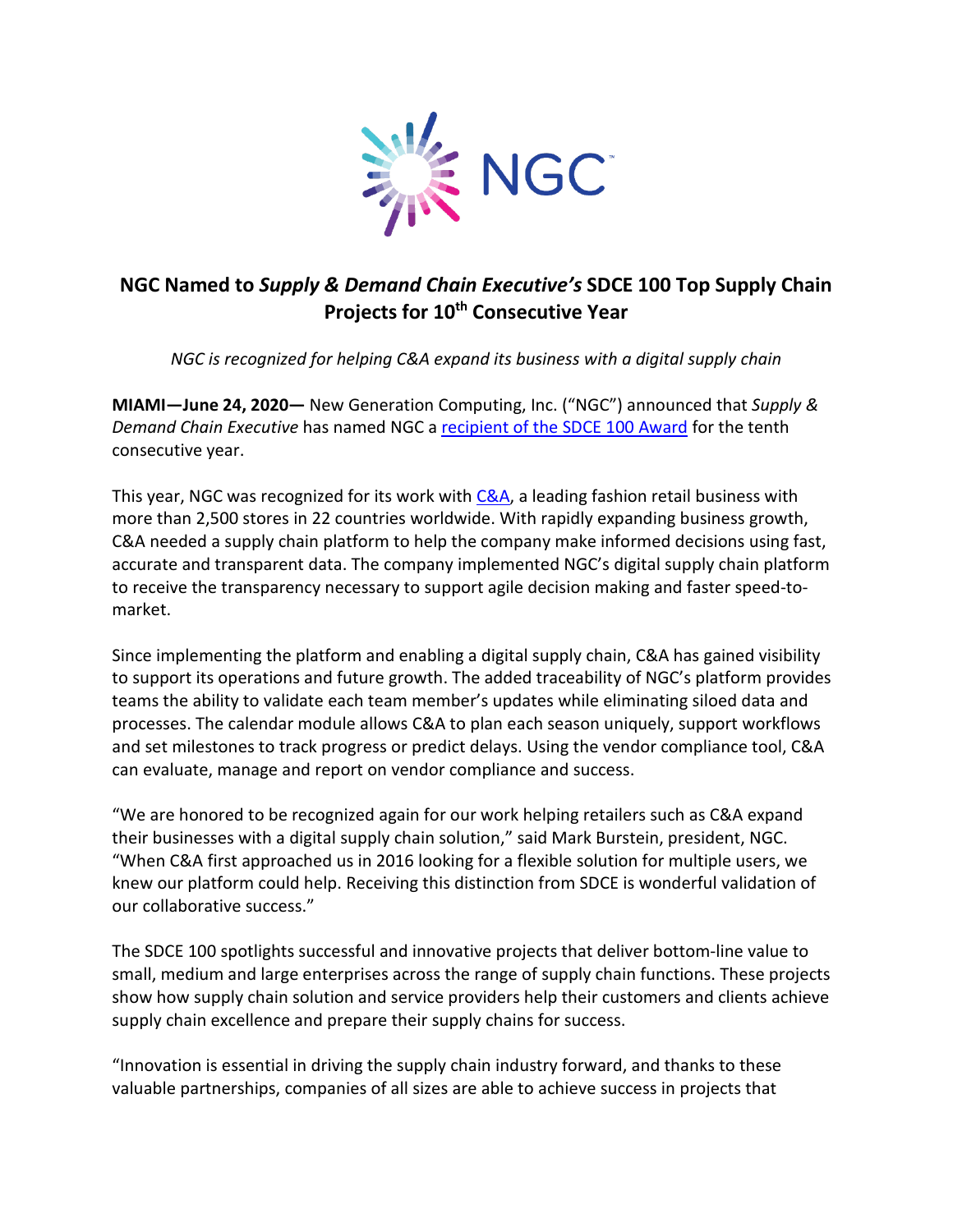matter," said Marina Mayer, editor for *Supply & Demand Chain Executive*. "From business intelligence systems and supply and demand planning to inventory reduction and procurement solutions, the SDCE 100 offers proof-of-concept that with the right planning and execution, anything is possible."

## **About NGC**

NGC powers the digital supply chain by enabling brands and retailers to maximize revenue and profit by accelerating lead times, streamlining product development and supply chain management, and optimizing distribution. NGC's digital supply chain solutions cover the entire concept to customer lifecycle, including PLM, SCM, quality and compliance, as well as integrated business planning and demand, inventory, supply and retail optimization.

Leading global brands and retailers rely on NGC solutions, including Brooks Brothers, Carter's, Destination XL, Fanatics, Foot Locker, Jockey International, Lacoste, Spanx, VF Corporation and many others. NGC has offices in Miami, New York, Los Angeles, Canada, China, India, Mexico, and El Salvador and is a wholly owned subsidiary of American Software, Inc. (NASDAQ: AMSWA). For more information, visit [www.ngcsoftware.com.](http://www.ngcsoftware.com/)

## **About** *Supply & Demand Chain Executive*

*Supply & Demand Chain Executive* is the executive's user manual for successful supply and demand chain transformation, utilizing hard-hitting analysis, viewpoints and unbiased case studies to steer executives and supply management professionals through the complicated, yet critical, world of supply and demand chain enablement to gain competitive advantage. Visit them at [www.SDCExec.com.](http://www.sdcexec.com/)

**Forward-Looking Statements:** This press release contains forward-looking statements that are subject to substantial risks and uncertainties. There are a number of factors that could cause actual results to differ materially from those anticipated by statements made herein. These factors include, but are not limited to, continuing U.S. and global economic uncertainty, the timing and degree of business recovery, unpredictability and the irregular pattern of future revenues, dependence on particular market segments or customers, competitive pressures, delays, product liability and warranty claims and other risks associated with new product development, undetected software errors, market acceptance of the Company's products, technological complexity, the challenges and risks associated with integration of acquired product lines, companies and services, as well as a number of other risk factors that could affect the Company's future performance. For further information about risks the Company and American Software could experience as well as other information, please refer to American Software, Inc.'s current Form 10-K and other reports and documents subsequently filed with the Securities and Exchange Commission, or contact Vincent C. Klinges, Chief Financial Officer, American Software, Inc., 470 East Paces Ferry Rd., Atlanta, GA 30305, (404) 261-9777. FAX: (404) 264-5206 INTERNET: [www.amsoftware.com](http://www.amsoftware.com/)

## **Media Contacts**

Jeff Ketner